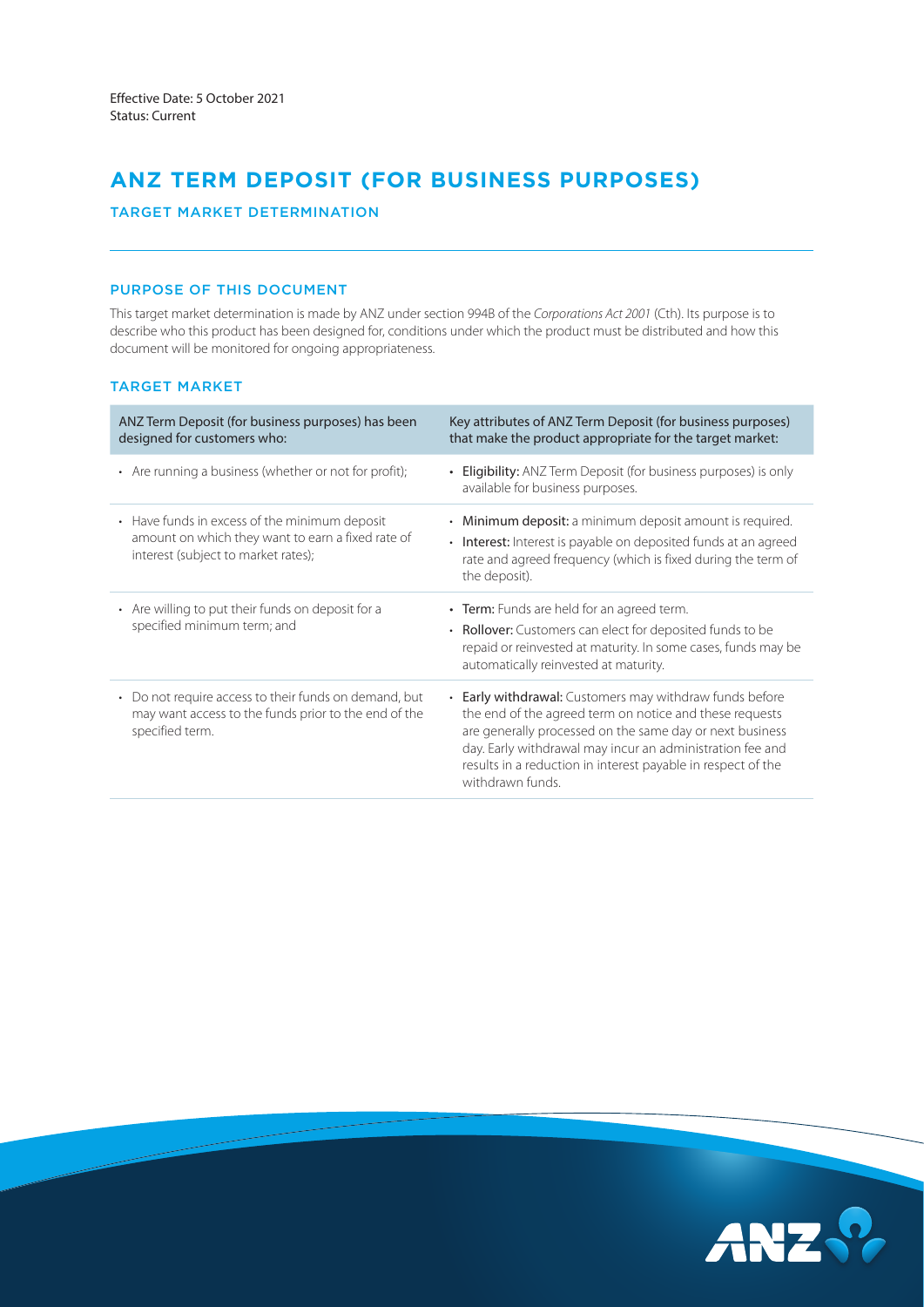#### DISTRIBUTION CONDITIONS

ANZ applies the following conditions and restrictions to the distribution of ANZ Term Deposit (for business purposes) so that the product is likely to be provided to customers in the target market.

|                             | Condition                                                                                                                                                                                                                                                                                                                                                                                                                | Why do we do this?                                                                                                                                                                                                                                                                                                                                                                                   |
|-----------------------------|--------------------------------------------------------------------------------------------------------------------------------------------------------------------------------------------------------------------------------------------------------------------------------------------------------------------------------------------------------------------------------------------------------------------------|------------------------------------------------------------------------------------------------------------------------------------------------------------------------------------------------------------------------------------------------------------------------------------------------------------------------------------------------------------------------------------------------------|
| Channel                     | ANZ Term Deposit (for business purposes) can only be<br>provided to customers through the following channels:<br>ANZ Commercial;<br>ANZ National Business Centre;<br>ANZ Branches; and<br>ANZ Private.<br>ANZ Term Deposit (for business purposes) cannot be<br>distributed by third parties. Brokers may refer customers<br>to ANZ, however only authorised ANZ staff may decide to<br>issue the product to a customer. | So that ANZ only considers providing<br>ANZ Term Deposit (for business<br>purposes) if the customer's application<br>is received through channels that are<br>subject to appropriate conditions,<br>controls and/or monitoring by ANZ.                                                                                                                                                               |
| Training &<br>Accreditation | ANZ Term Deposit (for business purposes) can only be<br>provided to customers by ANZ directly or through the<br>following persons:<br>• Authorised ANZ staff who are accredited and trained.                                                                                                                                                                                                                             | So that:<br>• checks are conducted on matters like<br>qualifications and past conduct for<br>ANZ staff involved in the distribution of<br>ANZ products; and<br>• ANZ staff responsible for providing<br>products understand the distribution<br>process they are required to comply<br>with when distributing ANZ products,<br>as well as the legislative framework<br>relevant to their activities. |
| Process                     | ANZ Term Deposit (for business purposes) can only be<br>provided to customers by following ANZ's customer<br>application and product selection process, including making<br>relevant enquiries into the customer's product needs.                                                                                                                                                                                        | So that enquiries are made to determine<br>whether the product meets the likely<br>needs, financial situation and objectives<br>of the customer.                                                                                                                                                                                                                                                     |

#### REVIEW THE TARGET MARKET DETERMINATION (TMD)

ANZ will review the TMD periodically to ensure it remains appropriate.

| Periodic Reviews of the TMD | Timing                                                          |
|-----------------------------|-----------------------------------------------------------------|
| • Initial review            | • No later than 18 months from the date the TMD is made.        |
| • Subsequent ongoing review | • No later than 18 months from the date of the previous review. |

#### Review Triggers

In addition, ANZ will review this document earlier if one or more of the following occurs, where they reasonably suggest that the TMD is no longer appropriate:

- There is a material change to the product or its distribution.
- There is a change in law or its application, a change in relevant industry code, an AFCA determination, a court decision, or ASIC or other regulatory guidance (including APRA requirements) that materially affects the product.
- There is a significant increase beyond expected levels in complaints or disputes, or a significant change in the nature of complaints or disputes relating to the product.
- ANZ has information about the way in which the product is being distributed, operating or being used by customers that reasonably suggests the TMD is no longer appropriate.
- Any other event occurs or information is received (for example, significant dealings in the product that are not consistent with the TMD) that reasonably suggests the TMD is no longer appropriate.